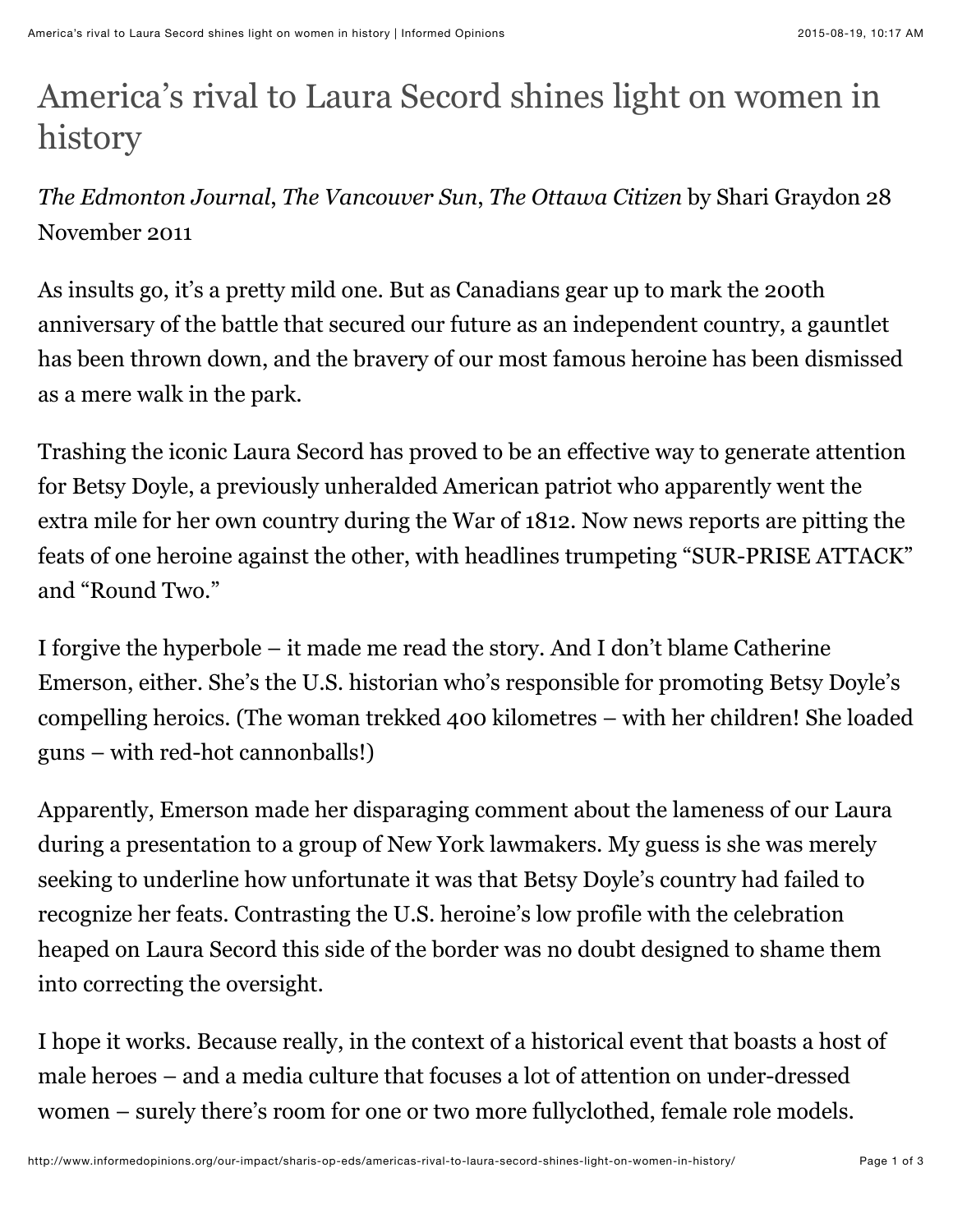Chances are that the War of 1812 inspired heroism in many other women whose lives were profoundly affected by the conflict, but whose stories haven't yet been told. History is full of amazing women who – while they may once have been written out of the official records – are now being posthumously feted for their intelligence, inventions and artistry.

French sculptor Camille Claudel has recently emerged from the shadow of her lover, the more famous Rodin; author Beatrix Potter apparently had some claim to the discovery of penicillin; and Einstein's first wife, Mileva Maric, seems to have contributed to his Nobel-winning research.

As for Laura Secord, even if the length of her 32-kilometre walk pales in comparison with the 400 kilometres clocked by Betsy Doyle, that doesn't make her act any less heroic. (You try negotiating a 10-hour journey through dangerous territory on an unseasonably hot June day sporting an anklelength dress and inappropriate shoes.) And the cow that she was supposed to have dragged along with her for cover while crossing enemy lines? That was a bit of fiction, apparently invented by a government official.

They say history is written by the victors, but even victorious women – unless they happened to be queens – generally lacked the "room of one's own" that would have permitted them such a luxury.

When Laura Secord returned home after warning General Fitzgibbon of the impending American attack, it was to five children, an invalid husband and no washing machine, microwave or nearby supermarket.

And even if she'd had the time, she was apparently a woman of admirable discretion and humility, declining to boast of her exploits for many years after the fact for reasons of national and – no doubt – personal security.

Her silence, and history's chronic erasure of women's contribution on all sorts of fronts, is given new context by recent research into the persistent under-representation of